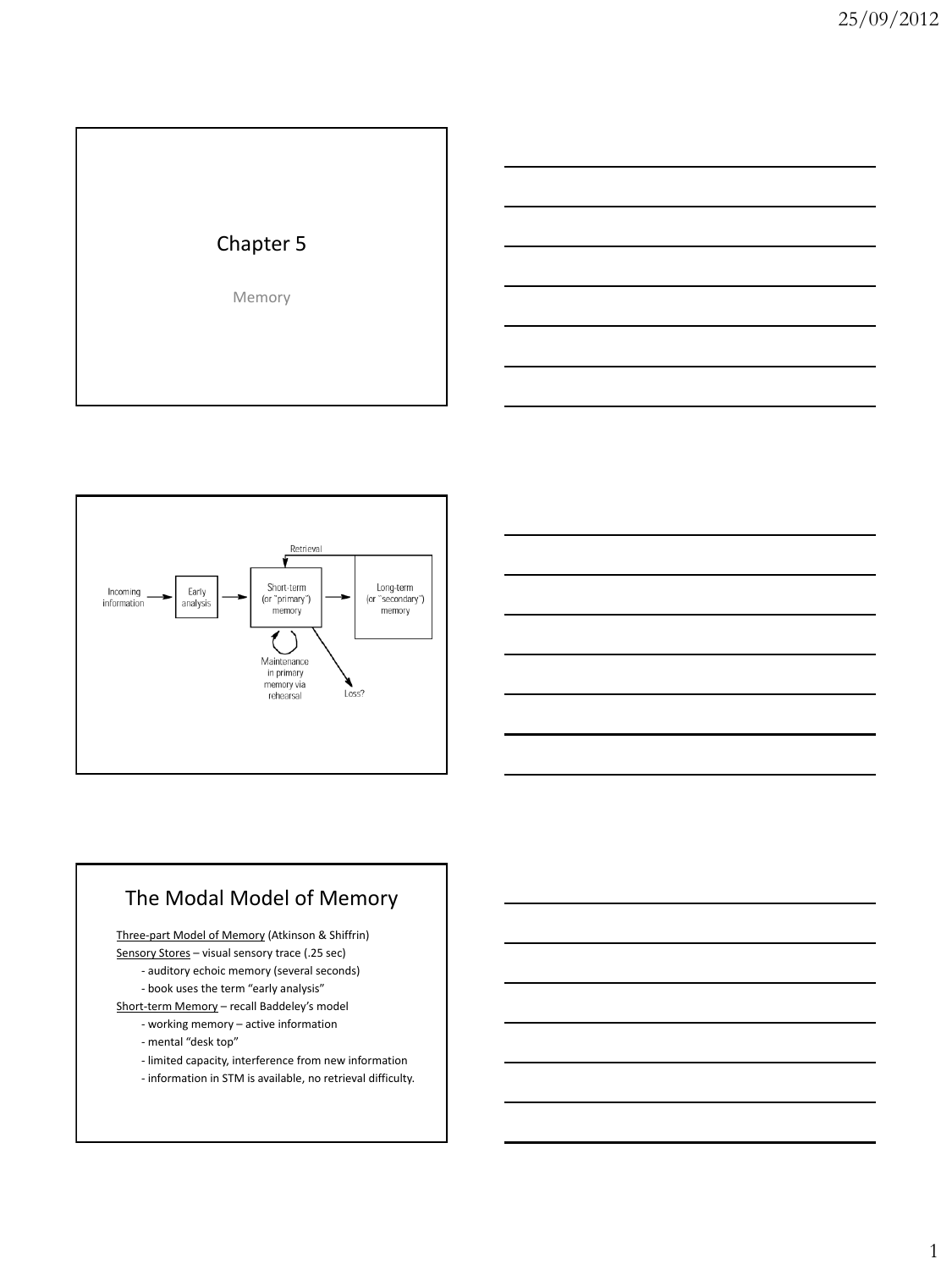# The Modal Model of Memory - 2

#### Long-term Memory

- reference library
- unlimited capacity
- most material in LTM is inactive, must be retrieved (activated or put into STM). Retrieval is effortful.
- bottle neck at input form STM to LTM: Can learn limited
- amount of information in given period of time.
- forgetting mainly due to retrieval failure
- not clear whether there is decay
- information transferred from STM to LTM through rehearsal

## Evidence for the Modal Model

Task: Immediate free recall of list of 12 – 30 words

Get U-shaped *serial position curve*

Primacy Effect: recall of 3 - 5 words from beginning of list better than words from middle

Recency Effect: recall of last  $5 - 7$  words better than words from middle



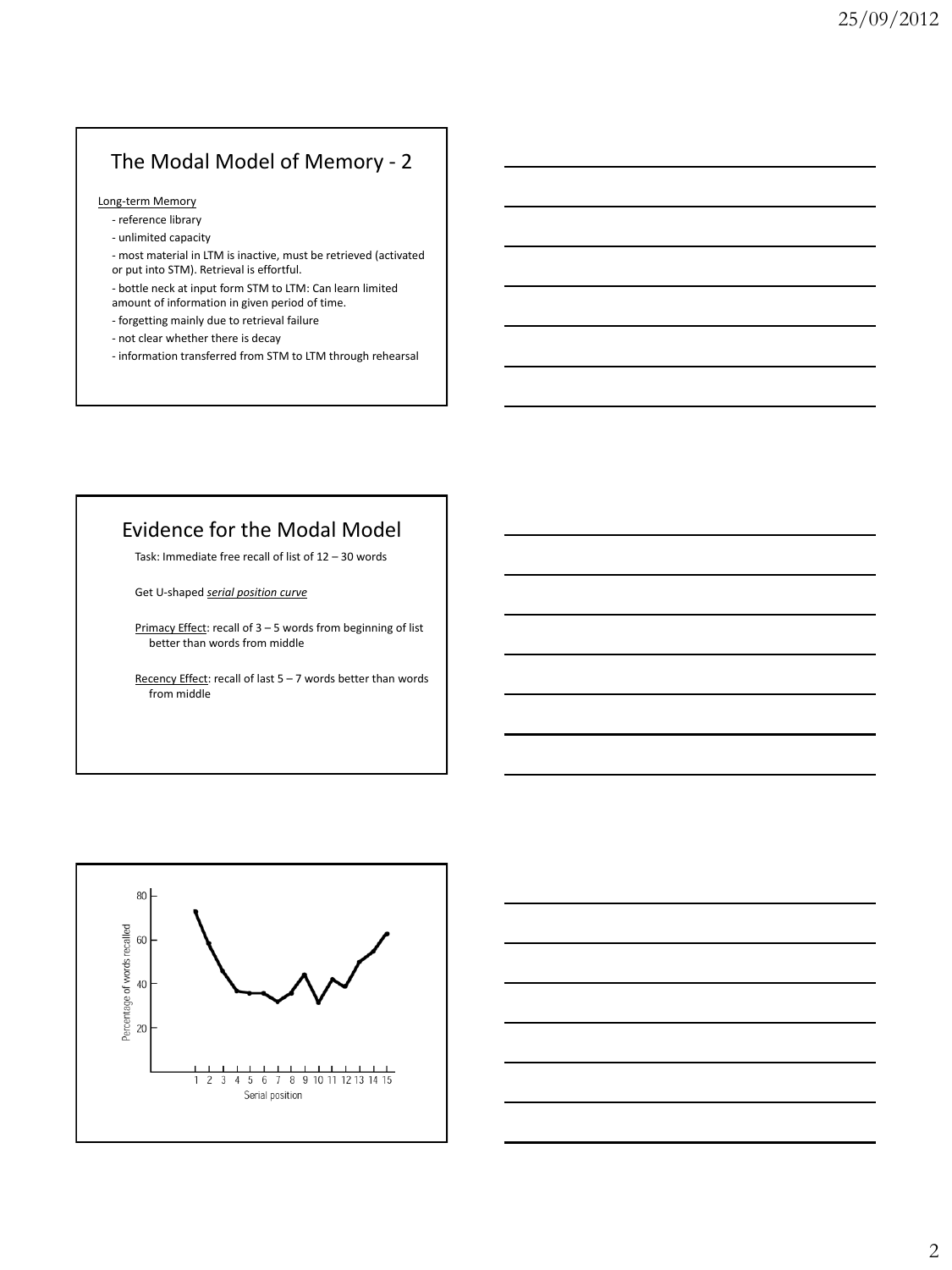## Evidence for the Modal Model - 2

- Primacy effect due to more rehearsal of first words.
- Recency effect due to recall from STM. Last list items recalled first.
- Difference between auditory and visual presentation only on recency items due to echoic memory.
- Variable that disrupts STM  $\rightarrow$  affects recency effect
- Variable the disrupts LTM affects primacy & mid-list items only

## Evidence for the Modal Model - 3

Glanzer & Cunitz (1966)

Free recall of list of 15 words.

List followed by (1) immediate free recall of words, (2) unfilled delay for 30 sec, or (3) counting backwards by threes for 30 seconds

#### **Results**

Recall of primacy and mid-list items not affected much by backward recall. Recall of recency items reduced with more counting.

Delaying recall 30 sec with no backward counting has virtually no effect on recency items (see page 136 in text).



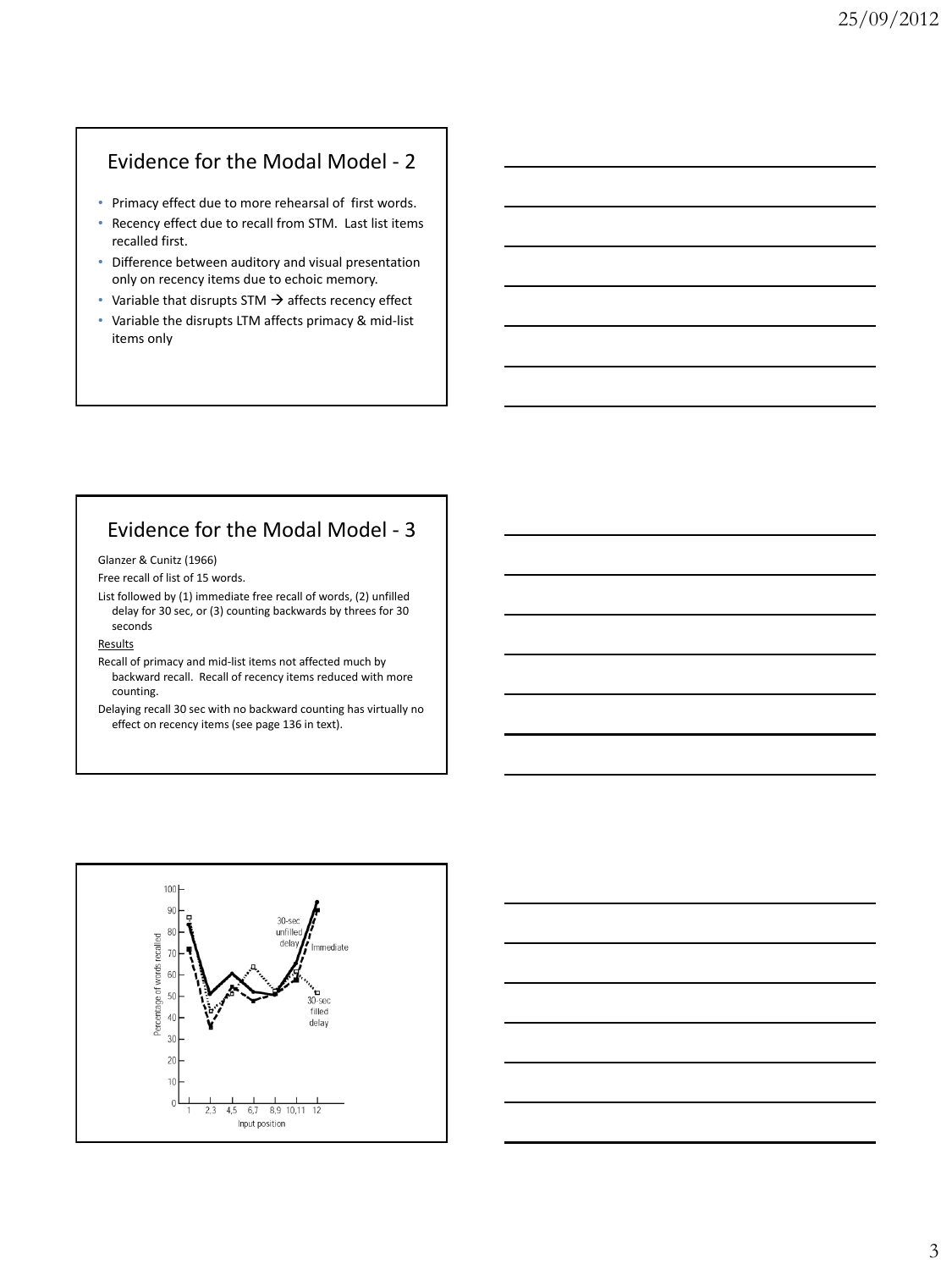# Evidence for the Modal Model - 4

Rundus & Atkinson (1970)

- Had subjects rehearse aloud. Recorded the number of rehearsals for each items
- Number of rehearsals decreased throughout the list with the primacy items getting the most
- Except for recency items, recall probability correlated strongly with number of rehearsals. (See paper handout.)





## Memory Demonstration

• Study the following sequence of letters for a recall test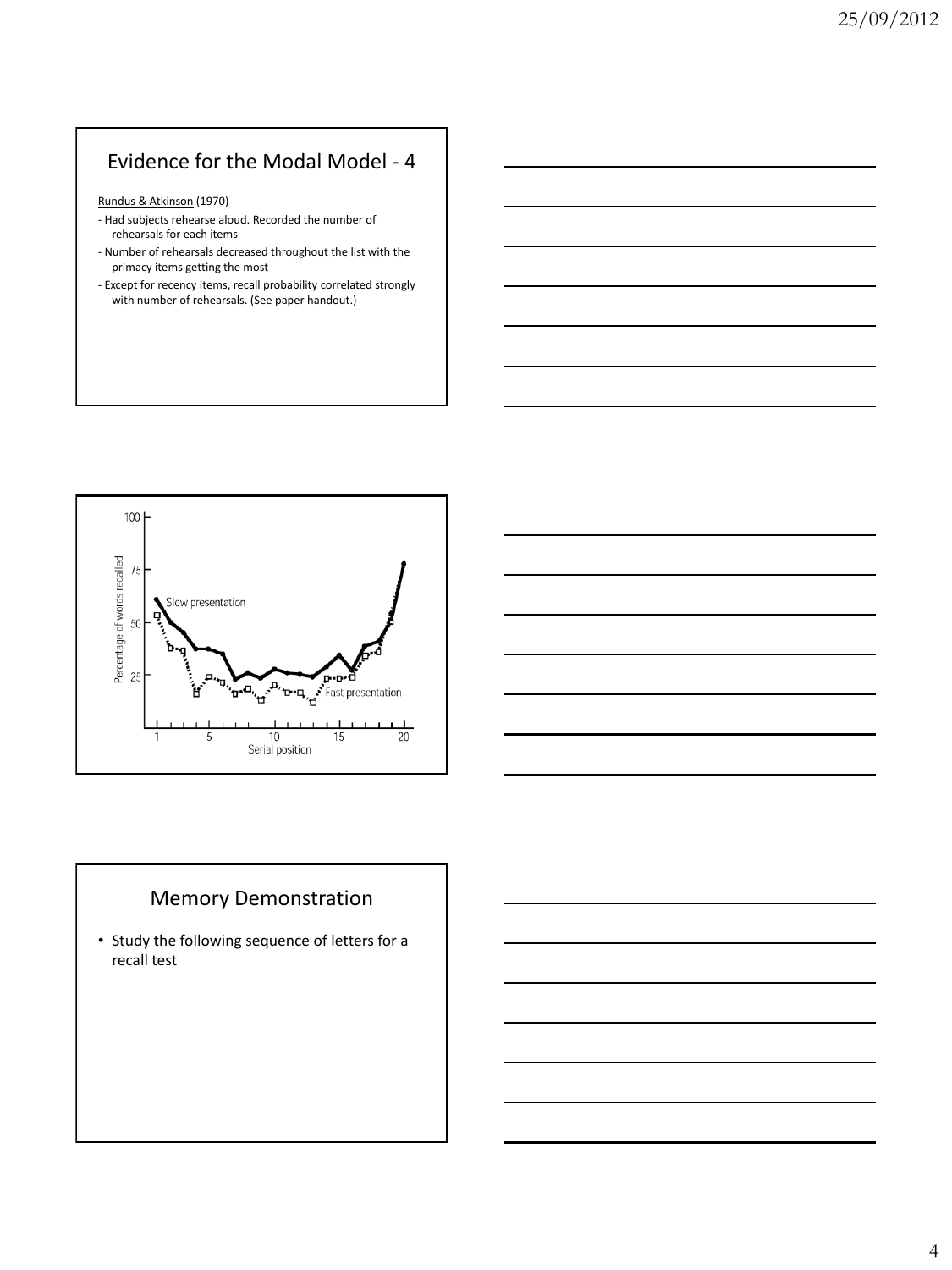List 1

• LPJ QAR WIB SYD

• Study the following sequence of letters for a recall test

List 2

• CBC MUN ROM CEQ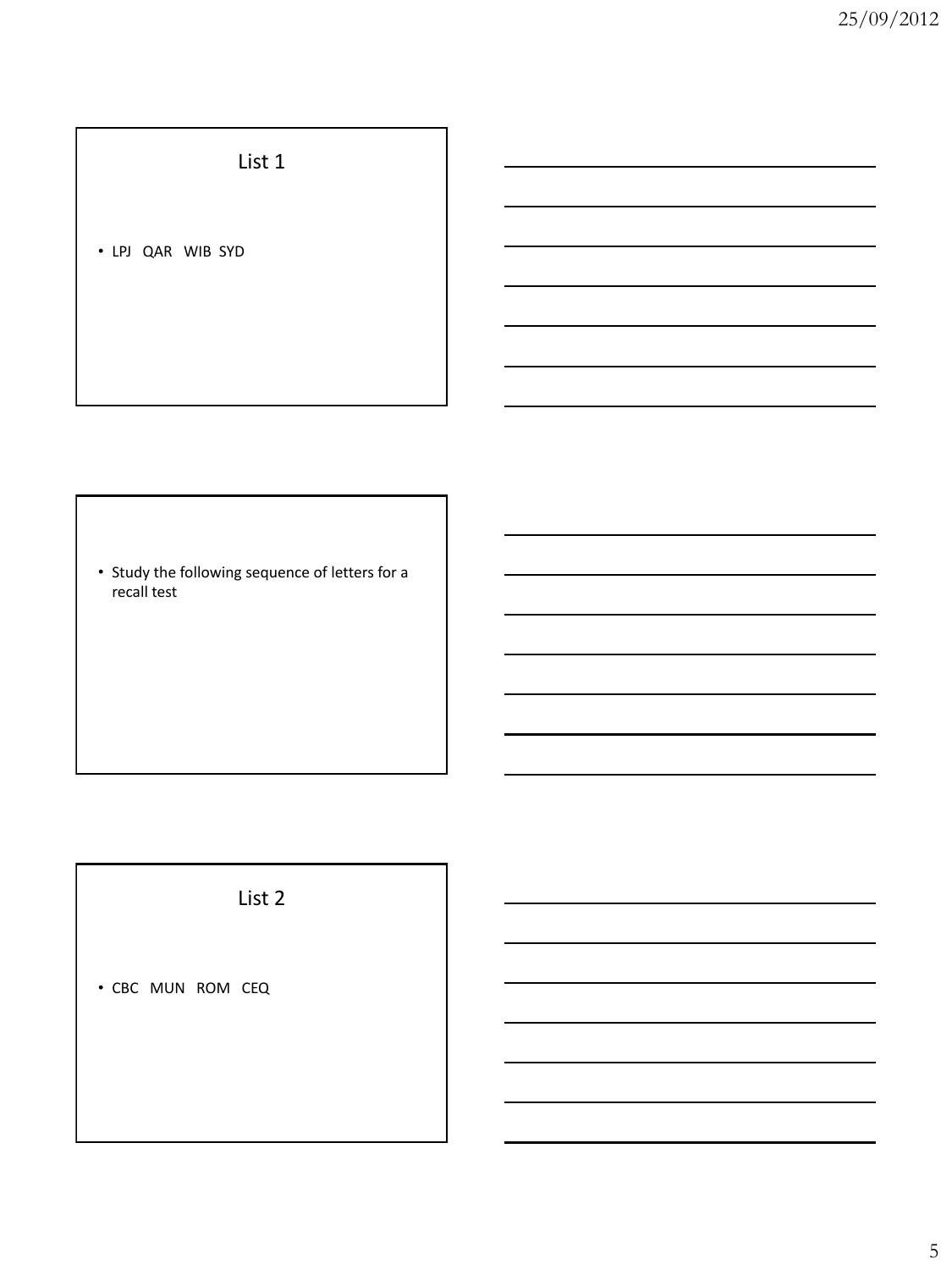## Working Memory Capacity

- STM holds 7 + or 2 chunks of information, e.g. *digit span*
- Chunk is meaning unit to memorizer
- Chunk can be letter, digit, word, phrase, as long as these are *meaningful* units
- Cost to larger units can recall 7 8 letters or digits,  $5 - 6$  words,  $3 - 4$  short phrases,  $2 - 3$  short sentences.
- Some mental resources  $\rightarrow$  chunking
- Memory span can e improved by practice.

## What is Working Memory?

- "Box" model (modal model) developed from information processing analogy
- Flow diagrams used to illustrate flow of information, various processes & storage systems
- Notion of "boxes" for storage and "transfer" of information not appropriate
- Better to think of WM as factory or busy office with work being done.

## Measure of *Working* Memory

- Working memory involves processing some information while temporarily storing other info.
- Operation Span: Tasks involve alternately processing (e.g. making true-false decisions about sentences or equations) and concurrently remembering words, numbers etc.
- Involve executive processes
- Highly correlated with problem solving, reasoning, reading comprehension etc.
- Stronger correlations than for "pure" rote memory (e.g. digit span)
- Trade off between storage & processing in WM. WM not passive storage system.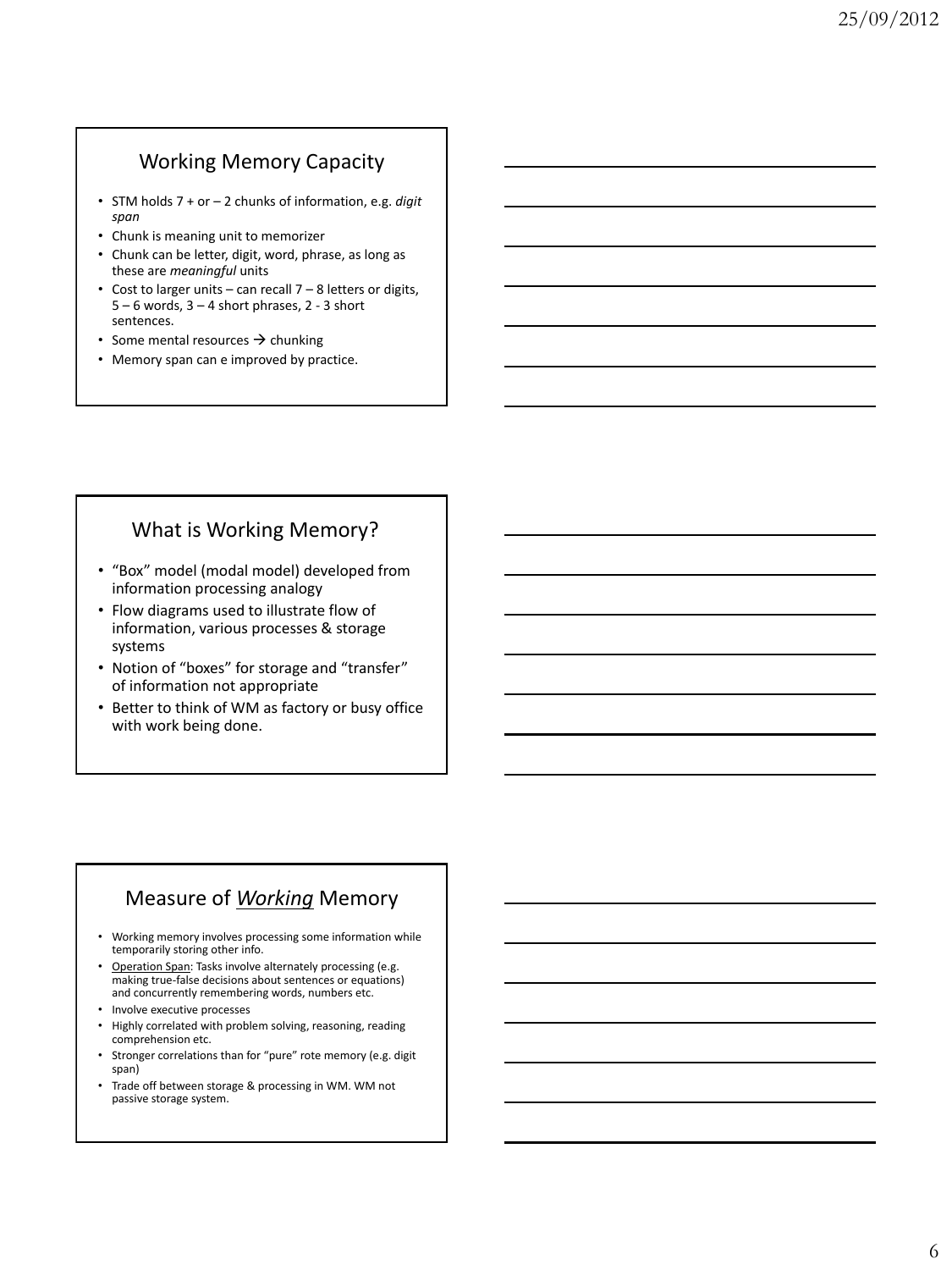### Baddeley's Model of Working Memory

- See Chapter 1
- Central Executive related to attention - setting goals, planning, response selection & launching, inhibition of habitual responses etc.
- - carries out operations on different kinds of information
- Temporary Storage Systems:
	- Rehearsal Loop + Phonological Store
	- Visual-spatial sketchpad

### Baddeley's Model of Working Memory - 2

- Two "simple" temporary storage systems
- Rehearsal Loop (Articulatory Loop + Phonological Store)
- - word-length effect, effects of articulatory suppression (concurrent articulation)
- Visual-spatial Sketch Pad

#### Baddeley's Model of Working Memory - 3

- Central Executive mental resources like response selector, planner, goal setter, inhibitor of habitual responses etc.
- Many sites in prefrontal cortex active in working memory tasks
- Lesions in frontal lobe  $\rightarrow$ 
	- Goal neglect use inappropriate but habitual responses
	- Perseveraton card sorting task
	- Copy a drawing no overall plan, lose sight of goal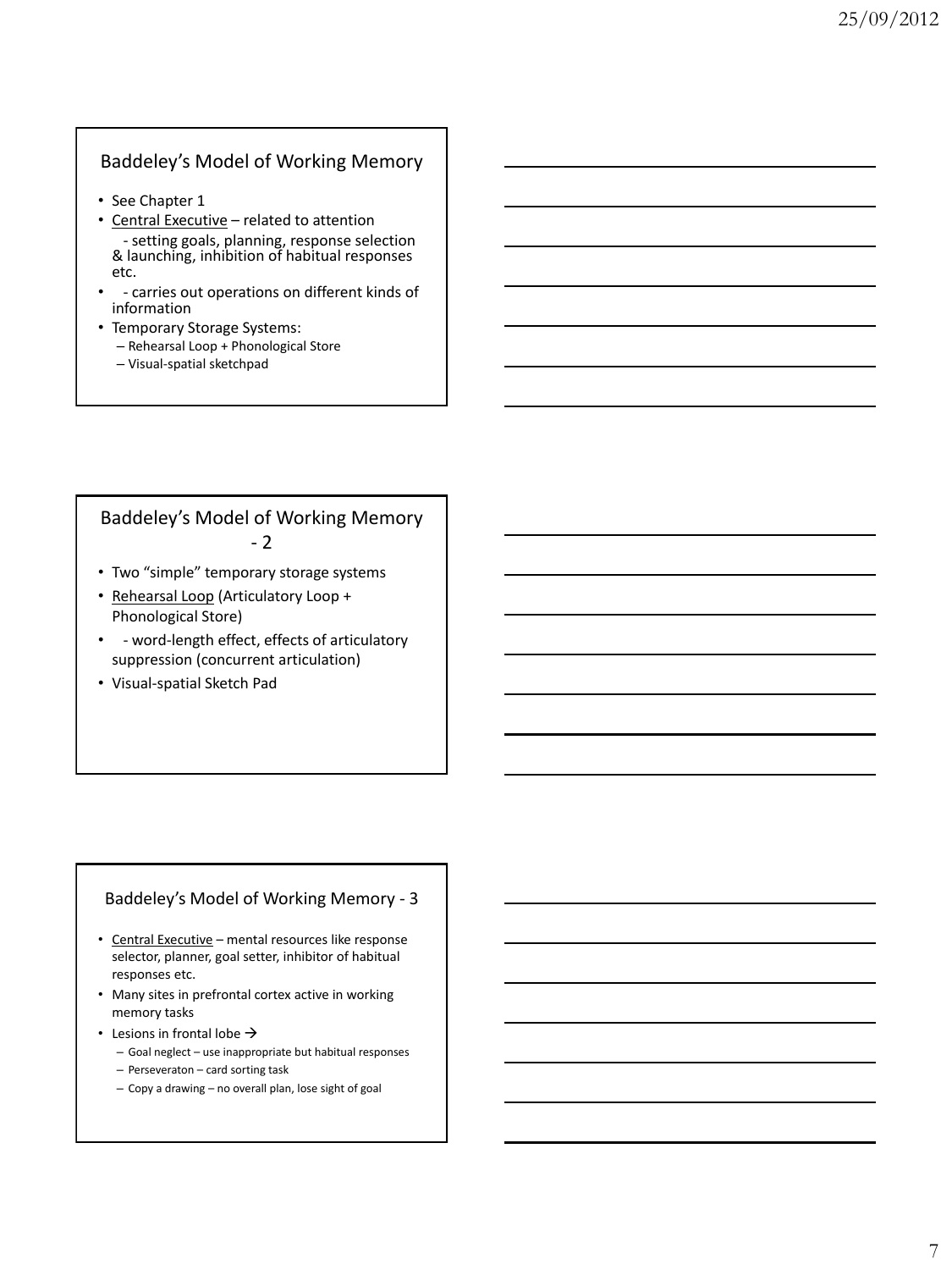





# Two Types of Rehearsal

- Rehearsal important for learning
- Maintenance rehearsal rote repetition – Produces some recognition but very poor recall
- Elaborative or Relational Rehearsal – Relate individual items to overall structure in meaningful way
- fMRI recordings taken during list learning
- Brain activity compared for words which were remembered later or not.
- Greater activation in prefrontal cortex and hippocampal areas for remembered than forgotten words.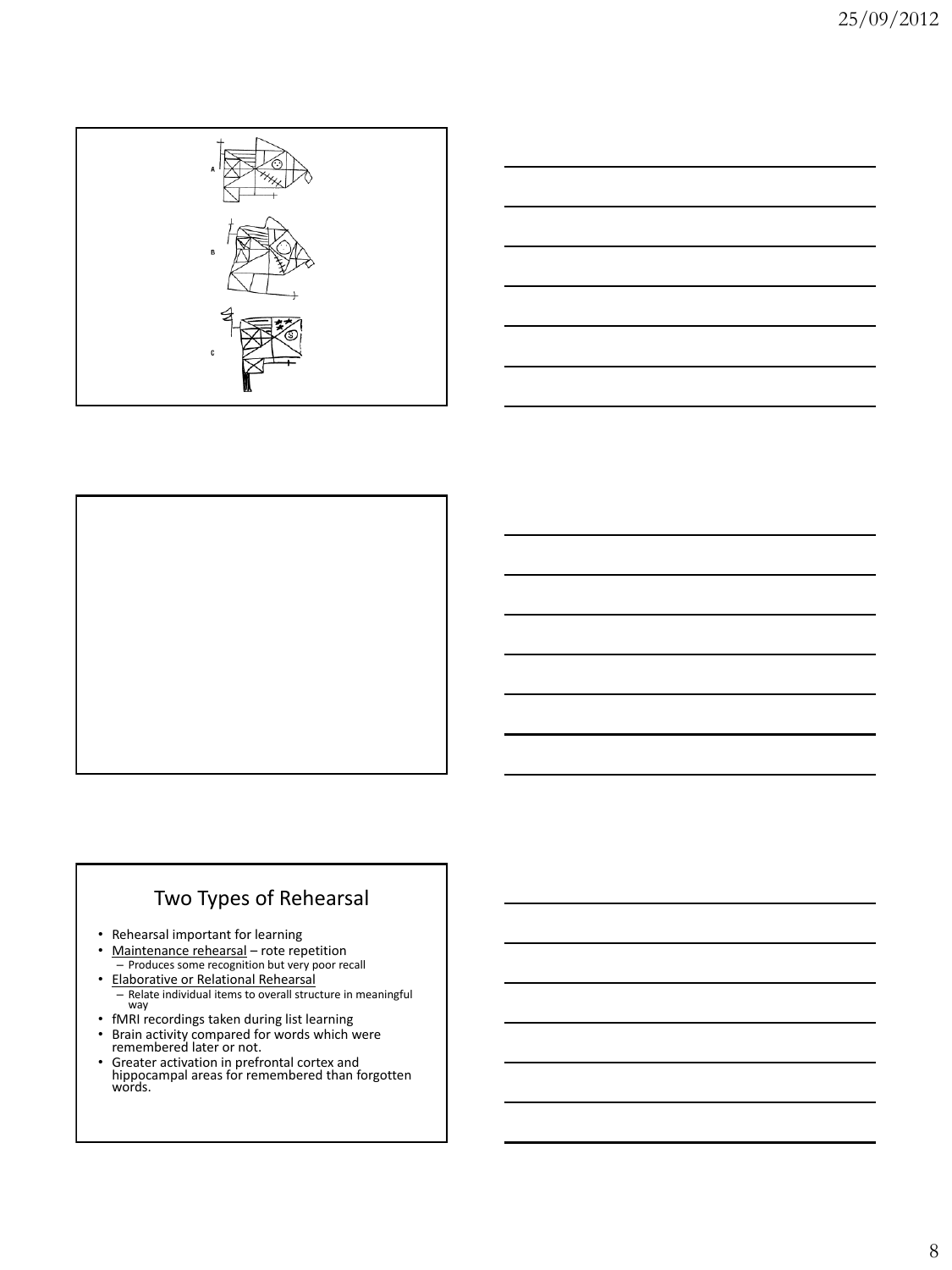# Intention to Learn

- Composite experiment. 3 X 2 design
- Levels: 1) Same or different type face 2) Rhyme judgement 3) Synonym judgement
- Intention: Ss informed about recall test or not
- Immediate Free recall

### Intention to Learn - 2

|                                             | Incidental<br>Learning | Intentional<br>Learning |
|---------------------------------------------|------------------------|-------------------------|
| Same or Different   Very low recall<br>Case |                        | Very low recall         |
| Rhyme Judgement   Low recall                |                        | Low recall              |
| Synonym<br>Judgement                        | Moderate recall        | Moderate recall         |



## Intentional and Incidental Learning

- Motivation to learn is not main determiner of learning. • Nature of input processing is critical
- 
- Hyde & Jenkins (1973)<br>• Shallow processing: Does word contain E or G? Is the word a noun,<br>| Gr adjective, verb etc.)
- attention directed to sensory properties<br>• <u>Medium processing</u>: How frequent is the word in English print?<br>• <u>Deep processing</u>: Rate the words on a scale from unpleasant to<br>pleasant.
- attention directed to meaning<br><u>Depth of Processin</u>g crossed with Intention to Learn<br>Results on Overhead.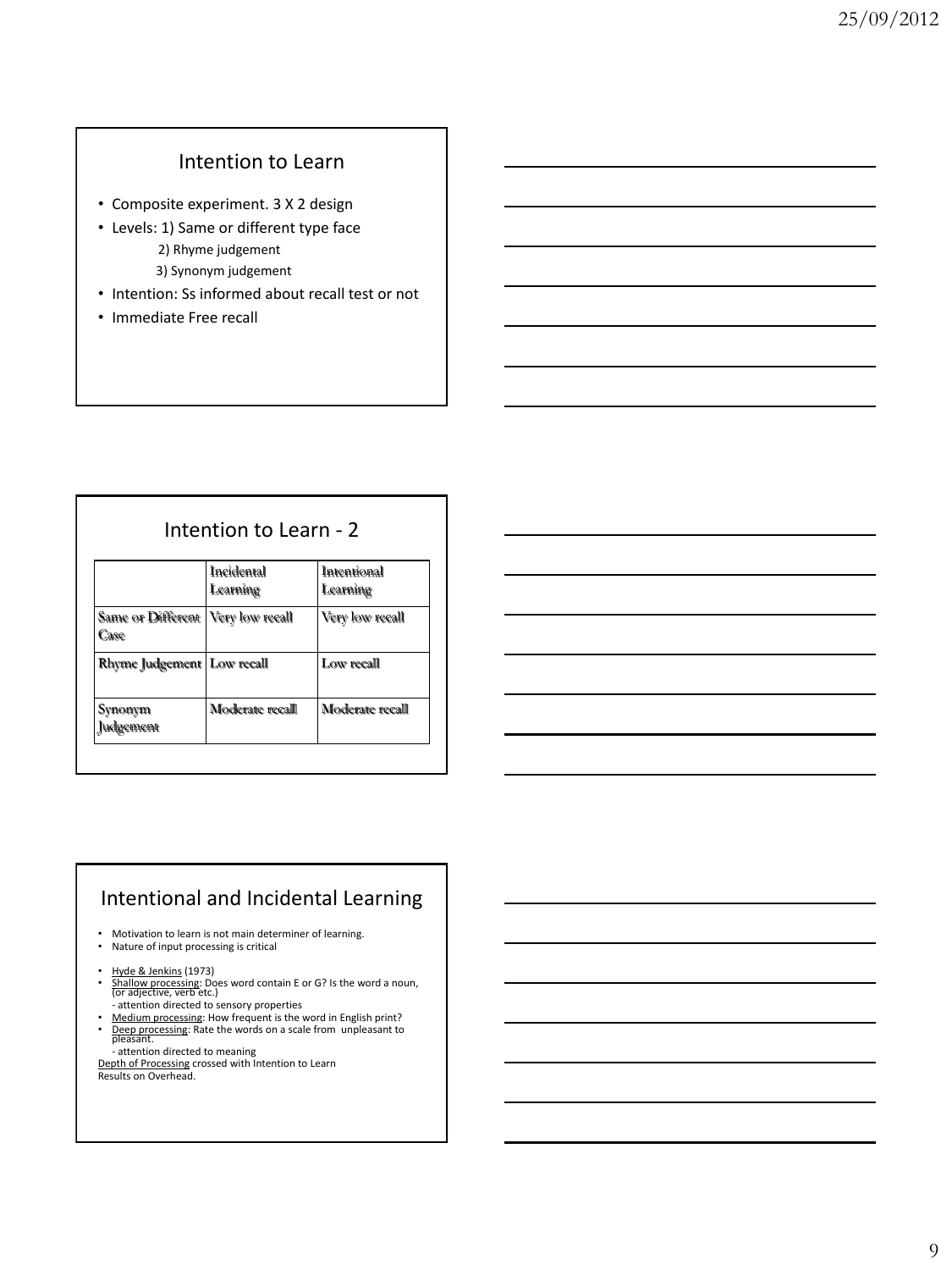## Intention & Incidental Learning

- No Intention to learn  $\rightarrow$  no deep processing, no relating of target items to one another
- Intention to learn  $\rightarrow$  learner employs best strategy known, often rote rehearsal!
- Key factor: Depth of processing not intention to learn
- In Hyde & Jenkins' study, Ss' encoding strategy was controlled by instructing them to perform *orienting task*.
- In typical free recall study, Ss free to select strategy.

### Meaning and Memory Connections

- Why is 'deep' processing more helpful for learning?
- Analogy: Learning = cataloguing a book
- Learning  $\rightarrow$  creating connections so that information can later be retrieved
- Learning is effective if connections made at input match connections needed at test
- Attention to meaning  $\rightarrow$  creates connections within block of material (e.g. word list, narrative)

## Learning, STM & LTM

#### Analogies for STM-LTM

LTM = set of connections between 'concepts' or detectors

- STM = activated or highly primed nodes or networks - information that is being processed
- 
- Learning –> changes in connections.
- Transfer of information from STM to LTM (learning) requires establishing new connections
	- must relate new input to existing knowledge
- learning = indexing, cross referencing, cataloging etc. In free recall, need to make connections between
	- unconnected words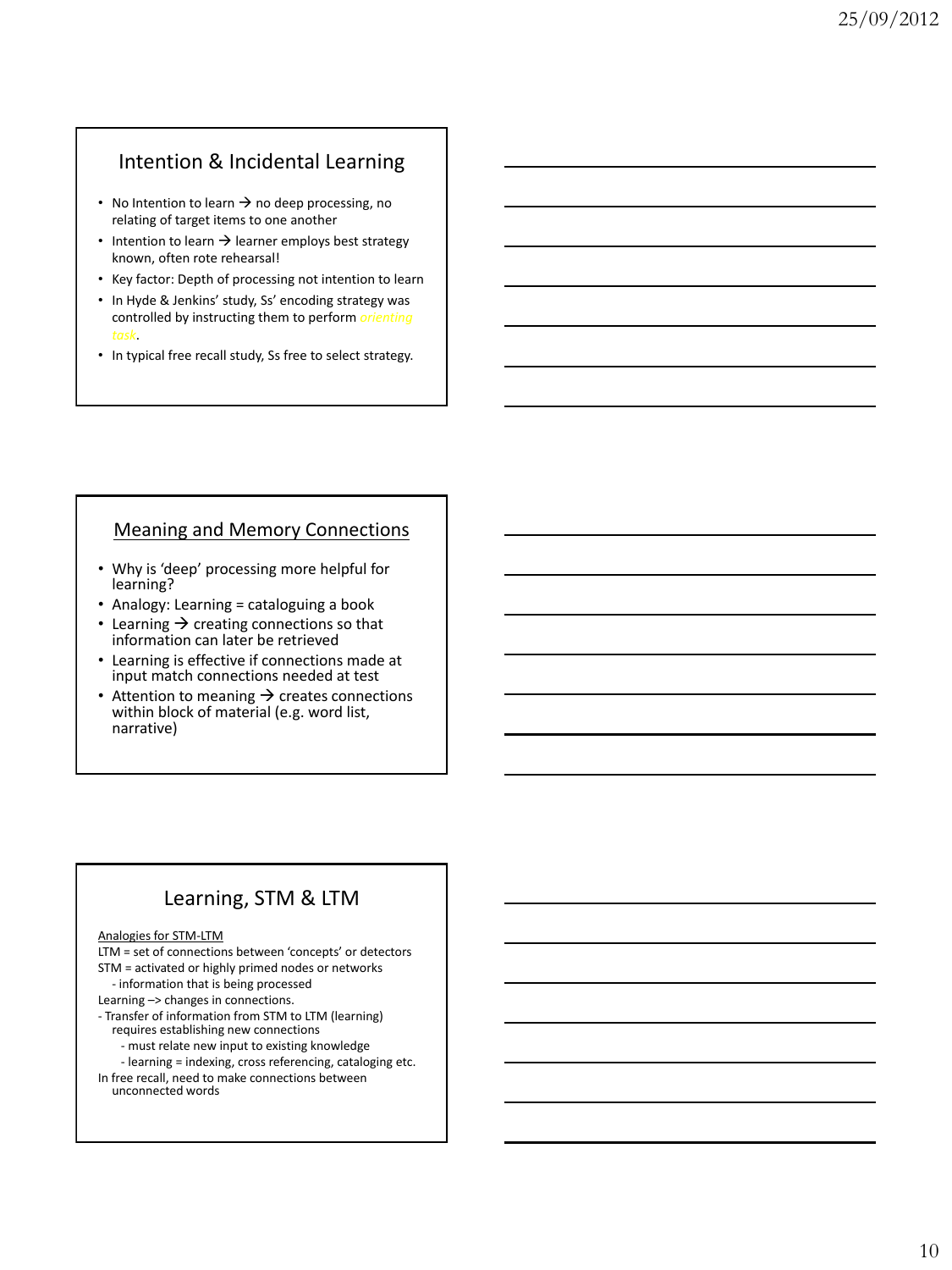## Learning, STM & LTM - 2

- Retrieval = reactivation of memory for event
- Need pathways (connections) to target information
- Retrieval starts with probe information
	- Probe must be connected to target information for successful retrieval
- Deep processing  $\rightarrow$  making many connections between new information & info in LTM

### Elaborative Encoding: Craik & Tulving (1975)

- Presented word + sentence
- Sentence: simple or complex
- Simple sentence: She cooked the (chicken or fence).
- Complex sentence: The great bird swooped down and carried off the struggling (mouse or branch) .
- Ss shown a number of sentences of both types & judged whether word fit or not.
- Better recall of words from complex sentences, and "yes" responses

### Organizing & Memorizing: Mnemonics

- Mnemonic systems provide structures for organizing material to be remembered or creating retrieval paths.
- Peg Word "One is a bun, Two is a shoe…" rhymes make the peg words memorable.
- Link peg word to TBR word by *interactive* visual imagery • Method of Loci – memorize set of locations (rooms in a large building, walk along a street etc.) to use as pegs
- First letter mnemonics HOMES great lakes – Cranial nerves entering the brain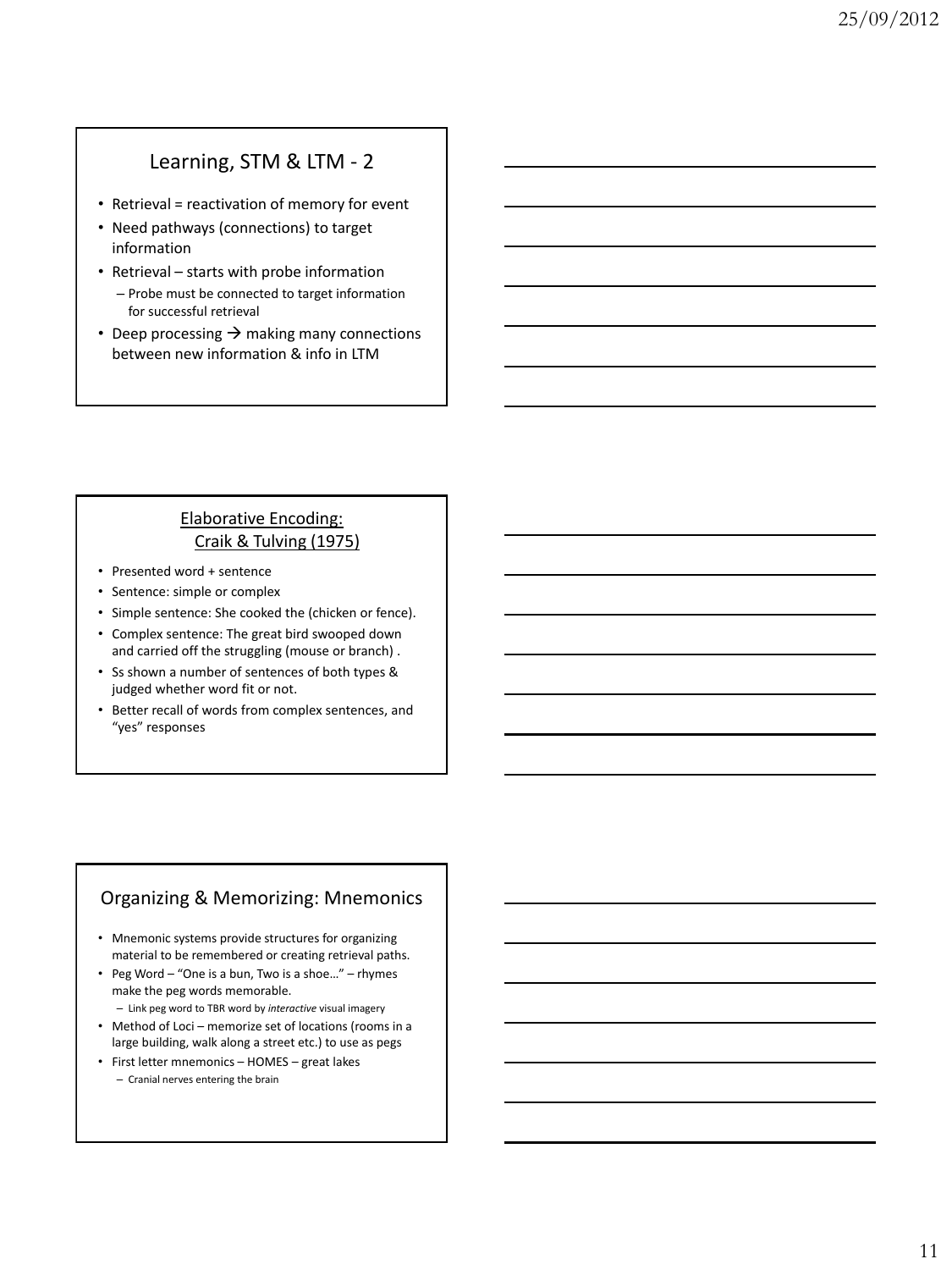## Downside to Mnemonics

- Mnemonics useful for learning lists of unrelated words or objects
- Mnemonics do not promote understanding
- When retrieval circumstances unknown, want meaningful links within TBR material & existing knowledge
- Mnemonics focus on specific encoding, do not encourage multiple connections.
- Mnemonics require effort to learn (e.g. loci, visual imagery, coding schemes – e.g. translate numbers to sounds & words)

• Bransford Demonstration here

### Understanding and Memorizing

- We can remember stories, essays, pictures, lectures, etc. better if we "understand" them.
- Understanding involves relating parts within the whole to one another
	- E.g. understanding the plot of a story, the argument in an essay
- Understanding involves organizing the material, finding the structure & relating various parts to the structure
	- E.g. relate episodes to plot, relate details of experiment to the theory being tested.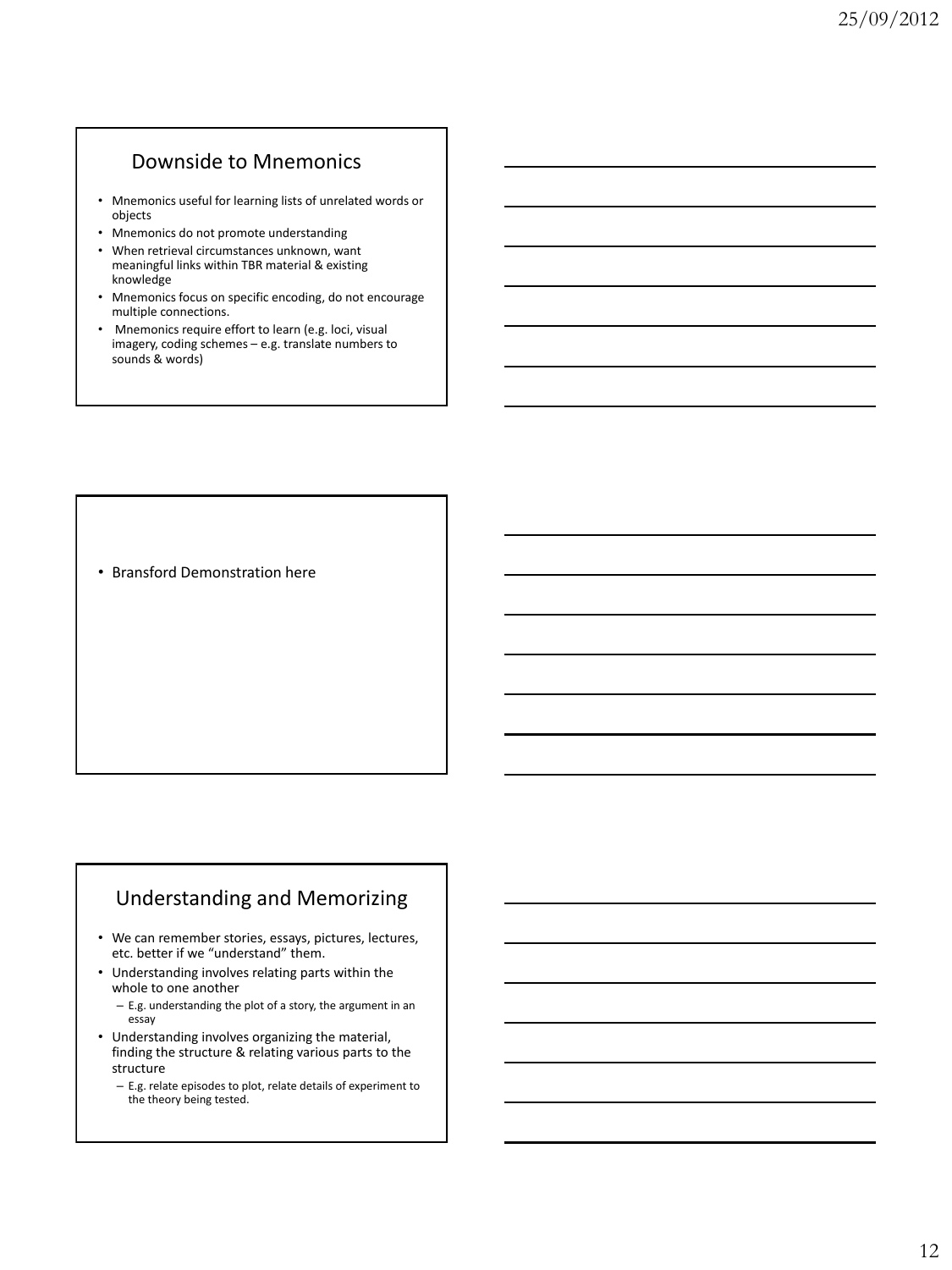### Understanding and Memorizing - 2

#### **Why does organization and understanding improve memory?**

- Unifies information details connected to whole details retrievable
	- Organization provides retrieval cues

Reduces amount of material  $\rightarrow$  remember framework (schema) & use knowledge to fill in details,

- example in book (The procedure is actually quite simple…) title makes details clear (complications may arise, facilities, arranging material into different groups)
- Arrangement of chess pieces on a board. Experts have better memory for real chess positions but not random arrangements

### Memory Acquisition: Learner's Contribution

- Retention and later retrieval depend on what learner did at input
	- Focus on meaning
	- Attend to overall structure, how details related
	- Get 'big picture'
	- Importance of prior knowledge (Schemata)
		- Helps interpretation
		- Relate new knowledge to old

## Understanding and Memorizing - 2

- Linking parts to whole  $\rightarrow$  promotes retrieval of details
- Understanding promotes reconstruction. Know how experiment must have been designed even if you can't remember details.
- Understanding  $\rightarrow$  chunking-like effect. Rather than remembering series of unrelated numbers or objects, can sometimes remember the rule to generate them.
- Easier to remember material if there is organizing principle.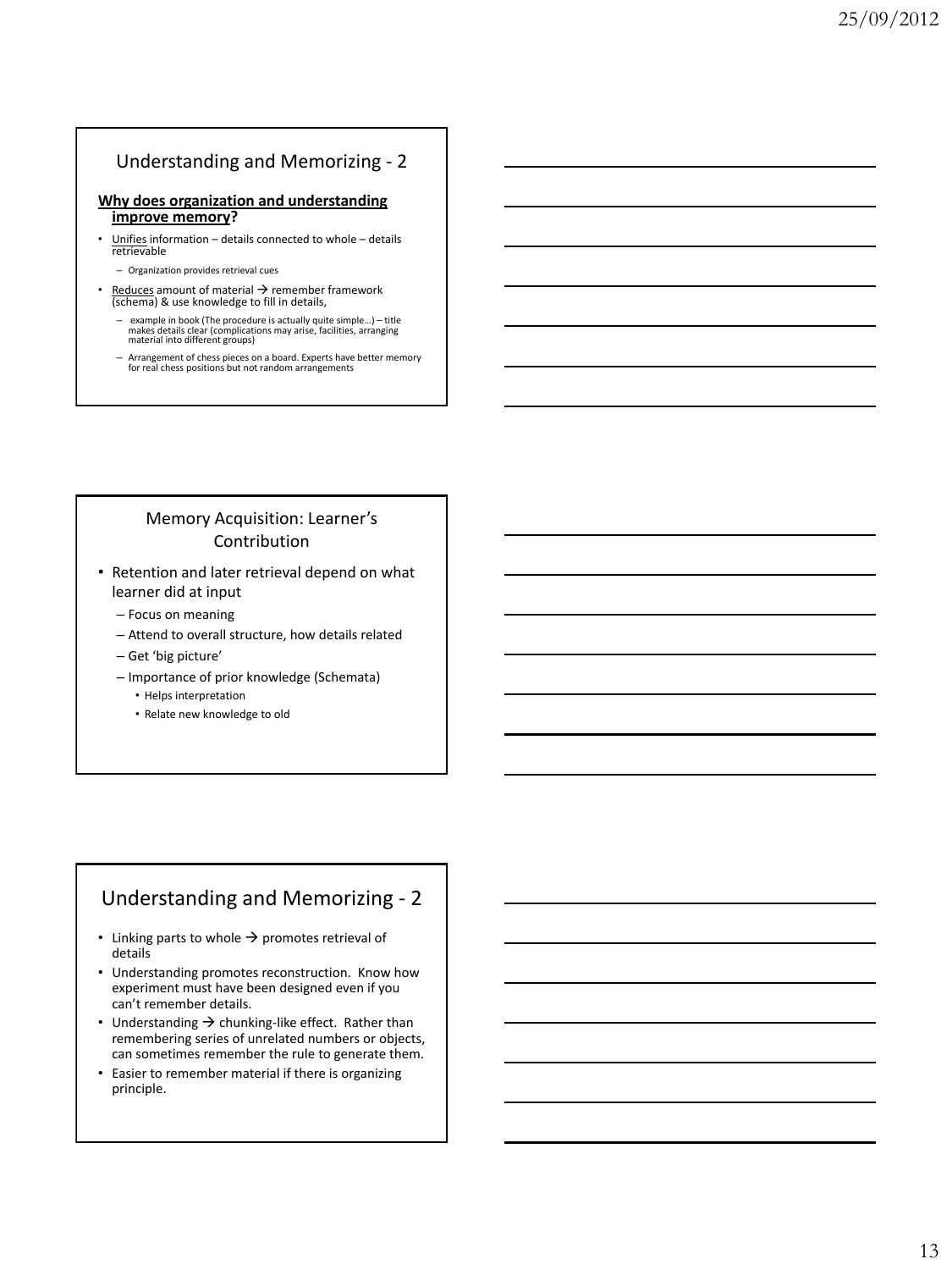Understanding and Memorizing - 3

• 1 9 2 1 8 3 2 7 4 3 6 5 4 5 6 5 4 7 6 3 8 7 2 9 8 1 1 0 9 0 1 1 9 9

Understanding and Memorizing - 4

• 1 9 2 1 8 3 2 7 4 3 6 5 4 5 6 5 4 7 6 3 8 7 2 9 8 1 1 0 9 0 1 1 9 9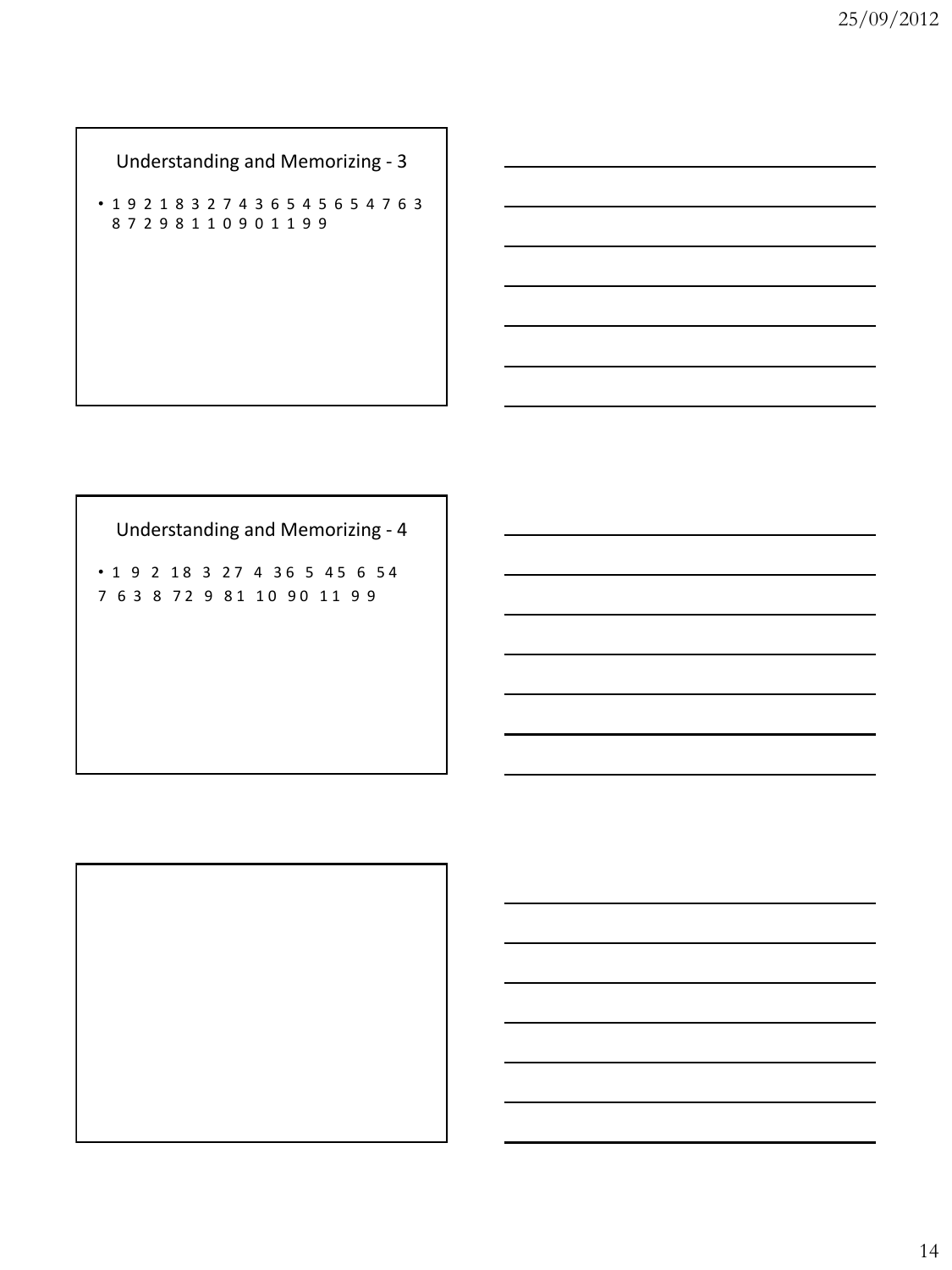DEMO: Organization in Free Recall

•

First Presentation

Sidewalk Tomato Bookstore Knight Television Tulip Preacher Dictionary **Blueberry Sandwich**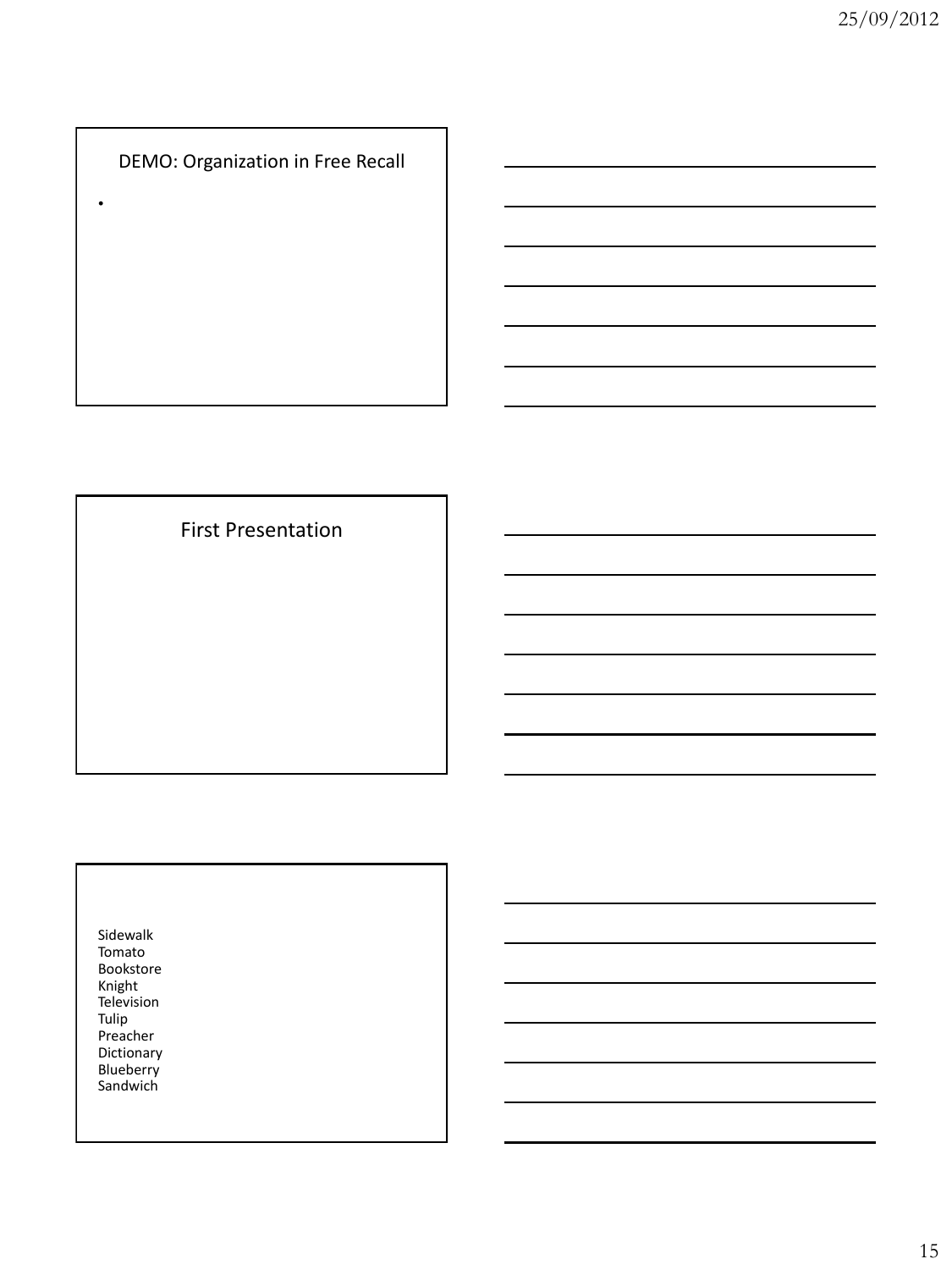#### • Basketball

- Juniper
- Mountain
- Elephant
- Columbine
- Easel
- Embroidery
- Helmet
- Pinafore
- Cumulus

#### • Canoe

- Firewood
- Anesthetist
- Tornado
- Synagogue
- Butterfly
- Spleen
- Shower
- Turquoise
- Bicycle

# Second Presentation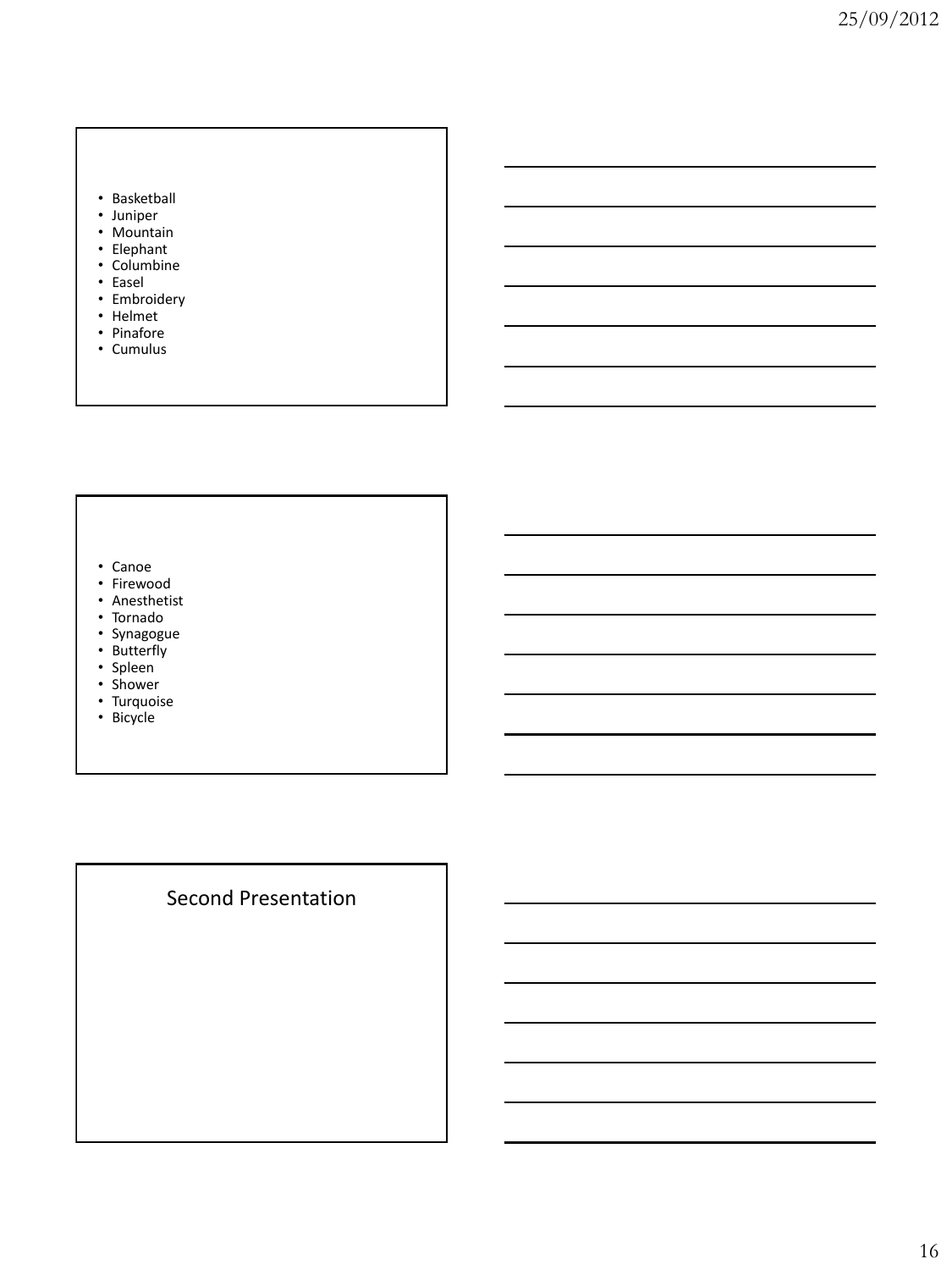#### • Blueberry

- Tornado
- Helmet
- Easel
- Cumulus
- Anesthetist
- Knight
- Juniper
- Elephant • Tulip

- 
- Dictionary
- Spleen
- Columbine<br>• Turquoise
- 
- 
- Canoe<br>• Bookstore
- Synagogue<br>• Firewood
- 
- Embroidery
- Tomato

- Sandwich
- Bicycle
- Sidewalk
- Television
- Butterfly
- Basketball
- Pinafore
- Mountain
- Preacher
- Shower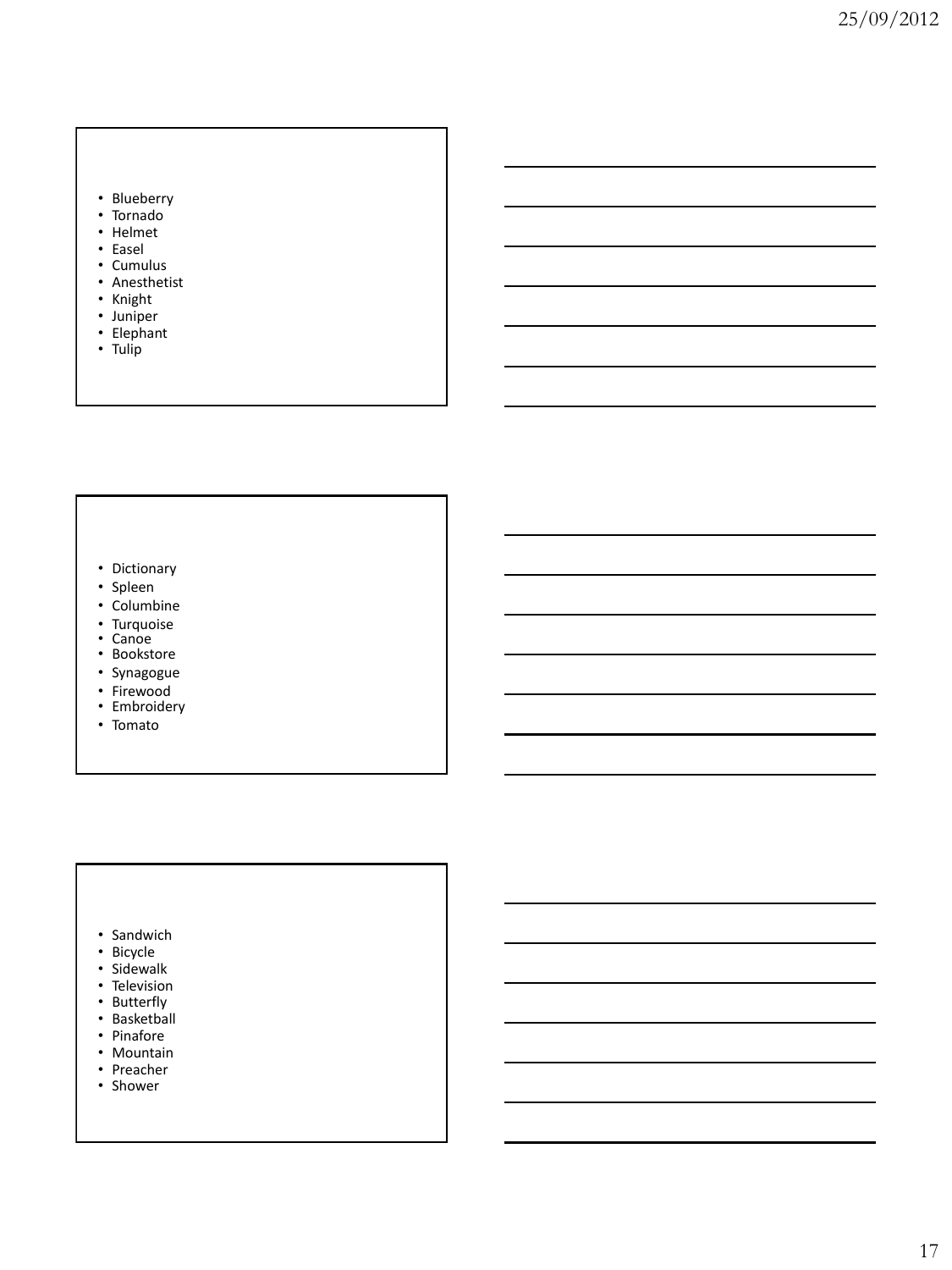# Third Presentation

#### • Spleen

- Cumulus
- Synagogue
- Knight
- Bicycle
- Television
- Blueberry
- Bookstore
- Shower
- Tulip

#### • Helmet

- Basketball
- Elephant
- Embroidery
- Dictionary
- Preacher
- Canoe
- Tomato
- Columbine
- Easel